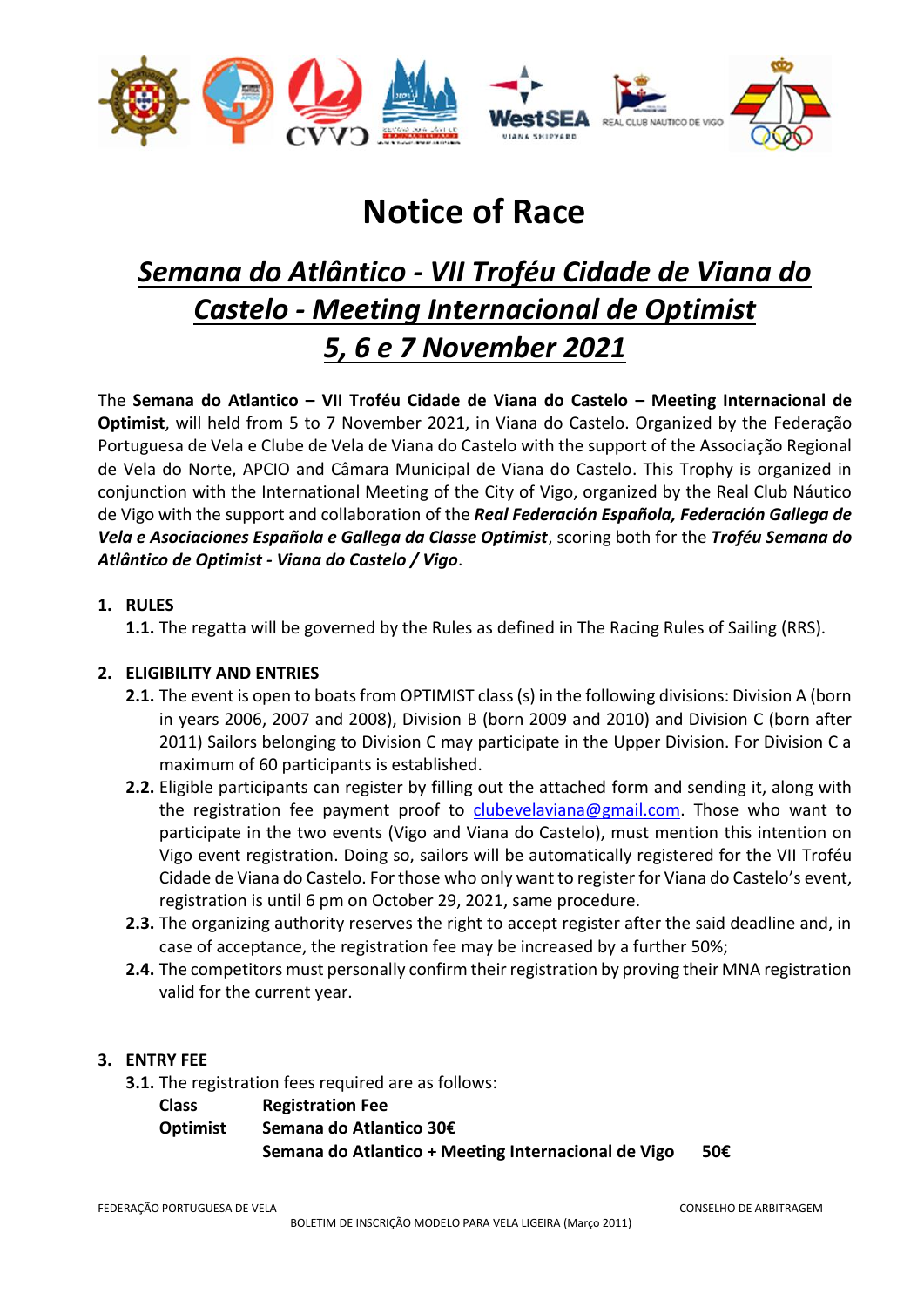

**4. SCHEDULE**

| 4.1.                |                                  |
|---------------------|----------------------------------|
| <b>DAY AND TIME</b> | <b>EVENT</b>                     |
| Thursday, 4/11      | Registration                     |
| 15:00 to 21:00      |                                  |
| <b>Friday, 5/11</b> |                                  |
| 09:00 until 10:30   | Registration                     |
|                     |                                  |
| 11:00               | <b>Coaches Meeting</b>           |
|                     |                                  |
| 13:00               | Warning Sign 1st race of the day |
| Saturday, 6/11      |                                  |
|                     |                                  |
| <b>TBA</b>          | <b>Coaches Meeting</b>           |
|                     |                                  |
| TBA                 | Warning Sign 1st race of the day |
| <b>Sunday, 7/11</b> |                                  |
| <b>TBA</b>          | <b>Coaches Meeting</b>           |
|                     |                                  |
| <b>TBA</b>          | Warning Sign 1st race of the day |
|                     |                                  |
| 17:00               | Prize giving ceremony            |
|                     |                                  |

#### **TBA – To be announced**

- **4.2.** 9 races are scheduled. No more than 3 races will be sailed per day. Except if one or more series have not finished.
- **4.3.** On the last day of the race, no warning signal will be displayed after 16:00
- **4.4.** 1 Race is necessary to validate the event.

#### **5. MEASUREMENTS**

Each boat shall provide a valid measurement certificate. There may be measurement on the water following each race. A number of boats may be spot checked after finishing the race.

#### **6. SAILING INSTRUCTIONS**

The sailing instructions will be available from 04/11 15:00 at Registration. It also will be available by mail to the coaches. To do this, they must fill in a valid e-mail address on the registration form.

#### **7. SUPPORT BOATS**

All the support boats must register and must use identification as long as they leave for the water and until they return to land. This identification will be made by exposing, in a prominent place,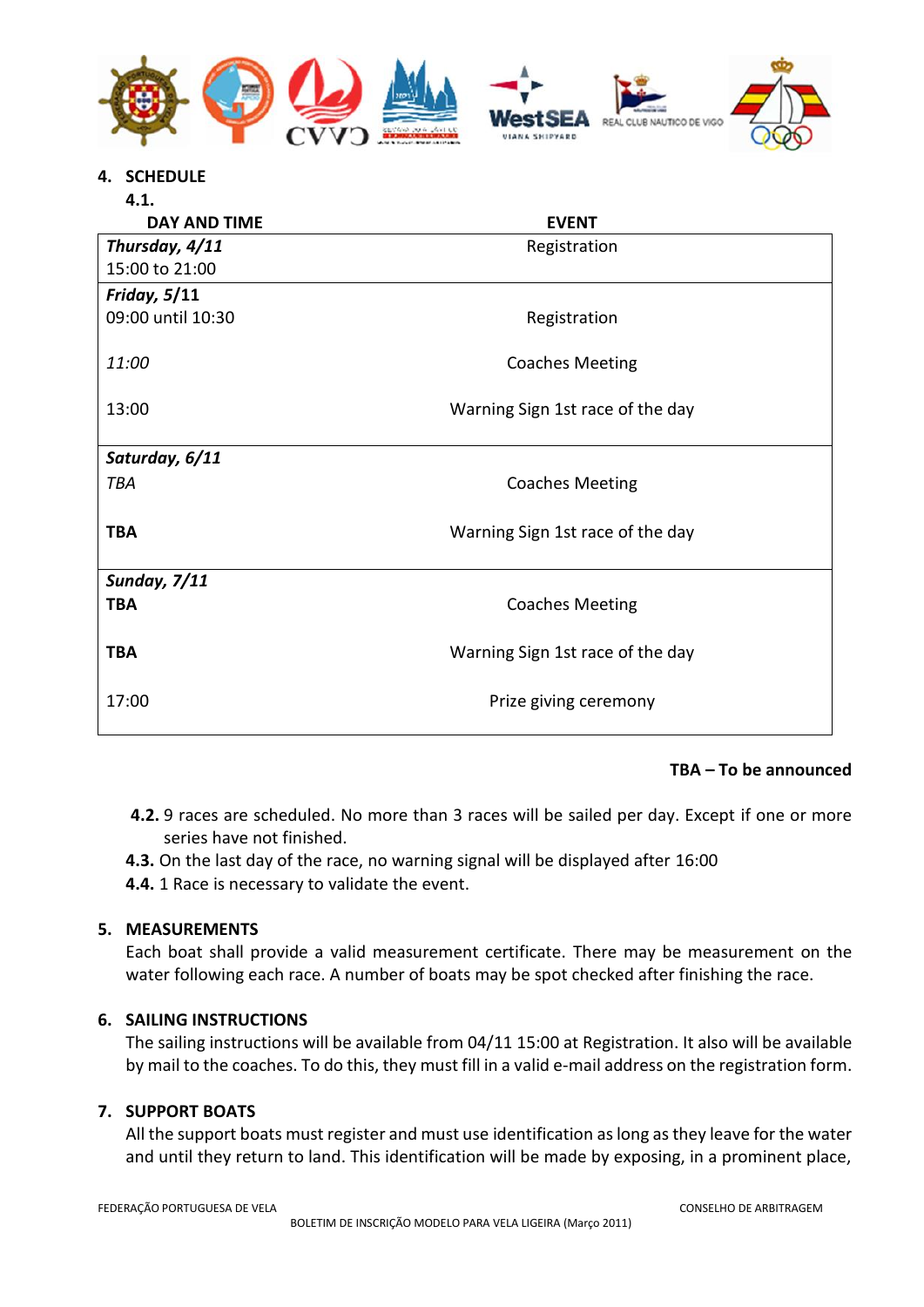

the flag of the club, a white flag with the name of your club or the flag of nationality (for foreign vessels).

### **8. VHF COMMUNICATIONS**

A boat shall not make radio transmissions while in racing or receive radio communications, which are not available to all boats. This restriction also applies to mobile phones.

#### **9. TROPHIES**

The prizes will be awarded as follows: Division "A"; Division "B" and Division "C" top three Men's and top three Women's

In Viana do Castelo event, the winner of the Meeting will be awarded the prize - Division A / B and winner of Division C, after joining the two classifications – Vigo + Viana

#### **10. DISCLAIMER OF LIABILITY**

Competitors take party n all races at their own risk. See rule 4, Decision to Compete. The Organizing Authority will not accept any liability for property damage, personal injury, or death, which occurred prior to, during or after the event.

#### **11. INSURANCE**

All participating boats must be covered by valid third-party liability insurance with an amount appropriate for the activity.

#### **12. ADDITIONAL INFORMATION**

- Boat Rental Directly at: [cubvelaviana@gmail.com](mailto:cubvelaviana@gmail.com) or by 966081678 Availability by order of registration
- Accommodation recommended by the CVVC

The CVVC has, on its own premises, accommodation for twenty athletes. This accommodation corresponds to type camaratas, for the price of 10  $\epsilon$  per night, without breakfast. These accommodations will be allocated to the first twenty interested parties.

*Hotel do Parque -* [www.hoteldoparque.com](http://www.hoteldoparque.com/) *e-mail*: *[reservas@hoteldoparque.com](mailto:reservas@hoteldoparque.com)*

# *Contact - 258 828605*

*Reservations must be made through the email [reservas@hoteldoparque.com](mailto:reservas@hoteldoparque.com) under the care of the director Paulo Jorge Pedra.*

*Hotel Jardim - [www.hoteljardimviana.pt](http://www.hoteljardimviana.pt/) e-mail: [hjardimviana@gmail.com](mailto:hjardimviana@gmail.com) Contact - 258 828 915*

FEDERAÇÃO PORTUGUESA DE VELA CONSELHO DE ARBITRAGEM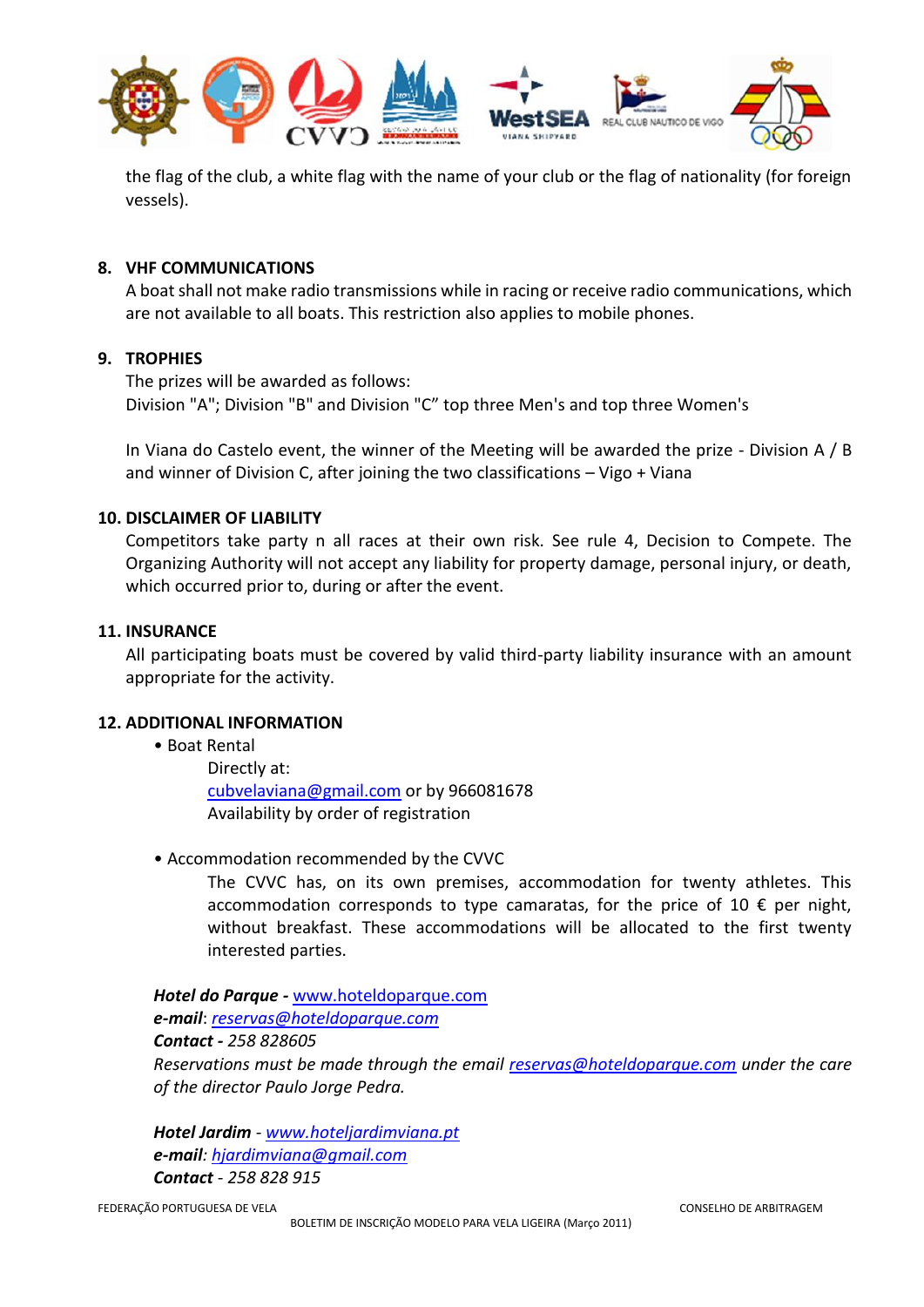

*Pousada da Juventude Contact – 00351258838458* Email – vianacastelo@movijovem.pt

#### **Important notice:**

All participants in both events will be able to leave their trailers and boats, as well as their vans, on CVVC.

On **November 1st**, after the awards ceremony, the participants will move to Viana do Castelo and the competition organizers will have a bus available to transport athletes and coaches to their cities. This transport will be made available for the return between Viana do Castelo and the Algarve region, with the stop, in the central region, at Parque das Nações.

On the **4th of November**, at a time to be announced, the organization of the event will again provide a bus to return to Viana do Castelo. The return time will be scheduled after analysis with the various interested parties.

# **13. RULES for Troféu Semana do Atlântico – Viana do Castelo / Vigo**

- To participate in the trophy each year will have to participate in both races;

- All races of the events held in Viana do Castelo and Vigo are added, with the winner having the lowest score (winner A/B and winner C);

- In case of a tie, the one with the highest first place wins; if it persists the tie, the one that has obtained more seconds and so on. If the tie persists, the best position in the last disputed race, if not the penultimate and so on. If still persists the tie will be used the process of face or crown. For further information please contact:

# **14. Charters**

Those interested will be awarded charter boats to the first 40, free of charge. These boats are not intended for sailors of Portuguese nationality or clubs or for Spanish sailors from neighboring northern Portugal. Only the first 40 non-Portuguese registrants will be contemplated, as well as sailors from some distant regions of Spain (including the Balearic and Canary archipelagos) after analysis by the organization for their assignment.

#### *Clube de Vela de Viana do Castelo*

**Centro de Vela Zona Portuária 4900 - 363 Viana do Castelo**

*CELL PHONE: 966081678*

*[www.clubevelaviana.com](http://www.clubevelaviana.com/) [cvvc@clubevelaviana.com](mailto:cvvc@clubevelaviana.com)*